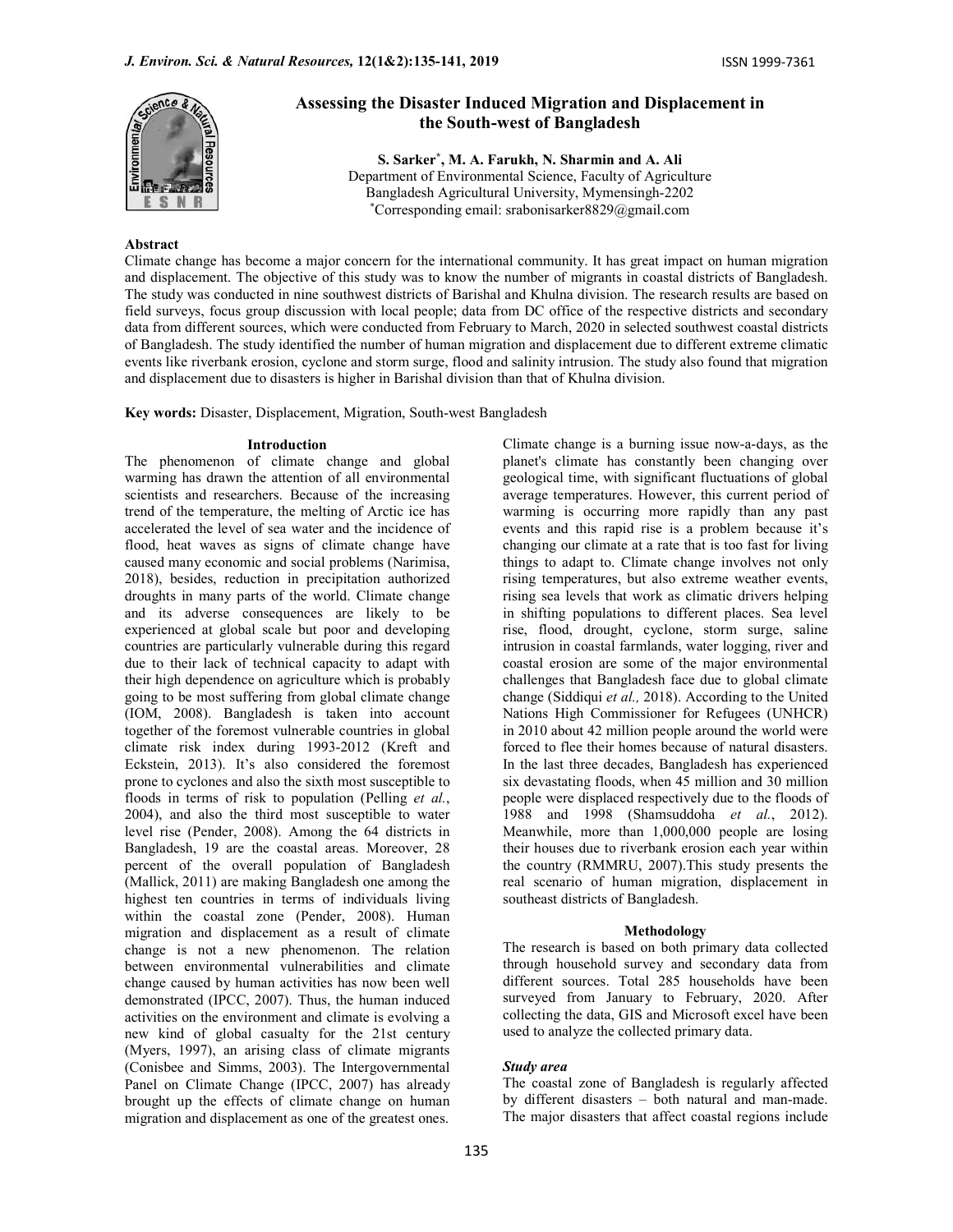floods, cyclones, storms, drought, river erosion, arsenic contamination of ground water sources and environmental pollution (DMB, 2010). A total of 19 districts out of 64 are defined as coastal districts by the government of Bangladesh. This study focuses on nine of them, namely Khulna, Bagerhat, Satkhira districts from Khulna Division and Barishal, Patuakhali, Bhola, Barguna, Jhalokati and Pirojpur districts from Barishal Division.



Fig. 1. Study area

#### Results and Discussion

Bangladesh is additionally among the poorest and most low-lying coastal countries within the world. Higher population density increases vulnerability to global climate change because more people are exposed to risk and opportunities for migration within a rustic are limited. The country consists largely of low lying areas lands but sea-level above water level (World Bank, 2009).Besides, Bay of Bengal is the biggest reason for most of the global climate change impacts in Bangladesh. The Bay of Bengal is the source of storm surges, tropical cyclones, coastal erosion, monsoon wind, rainfall, floods, and droughts (World Bank, 2009). However, movement of population due to climate stresses like drought and floods isn't new. Further, there are several studies available on the relation between drought and migration (Haug, 2002, Meze-Hausken, 2004; Henry, 2004) and cyclones and migration (Smith and McCarthy, 1996) emphasizing the role environmental degradation and natural disasters can play in inducing people to migrate.

## Causes of migration in Bangladesh

The process of migration is usually influenced by a combination of push-pull factors. People migrate from one place to other cities and towns because they are attracted by livelihood opportunities. Different diversified livelihood opportunities can be found by the migrated population with various incomes in the towns and cities.

Figure 2 presents different causes of migration in Bangladesh. In 2011 the maximum 38.7% of internal migration took place due to marriage. Migration for natural calamities was only 2.1% in 2011.



Reasons

Fig. 2. Different causes of migration in Bangladesh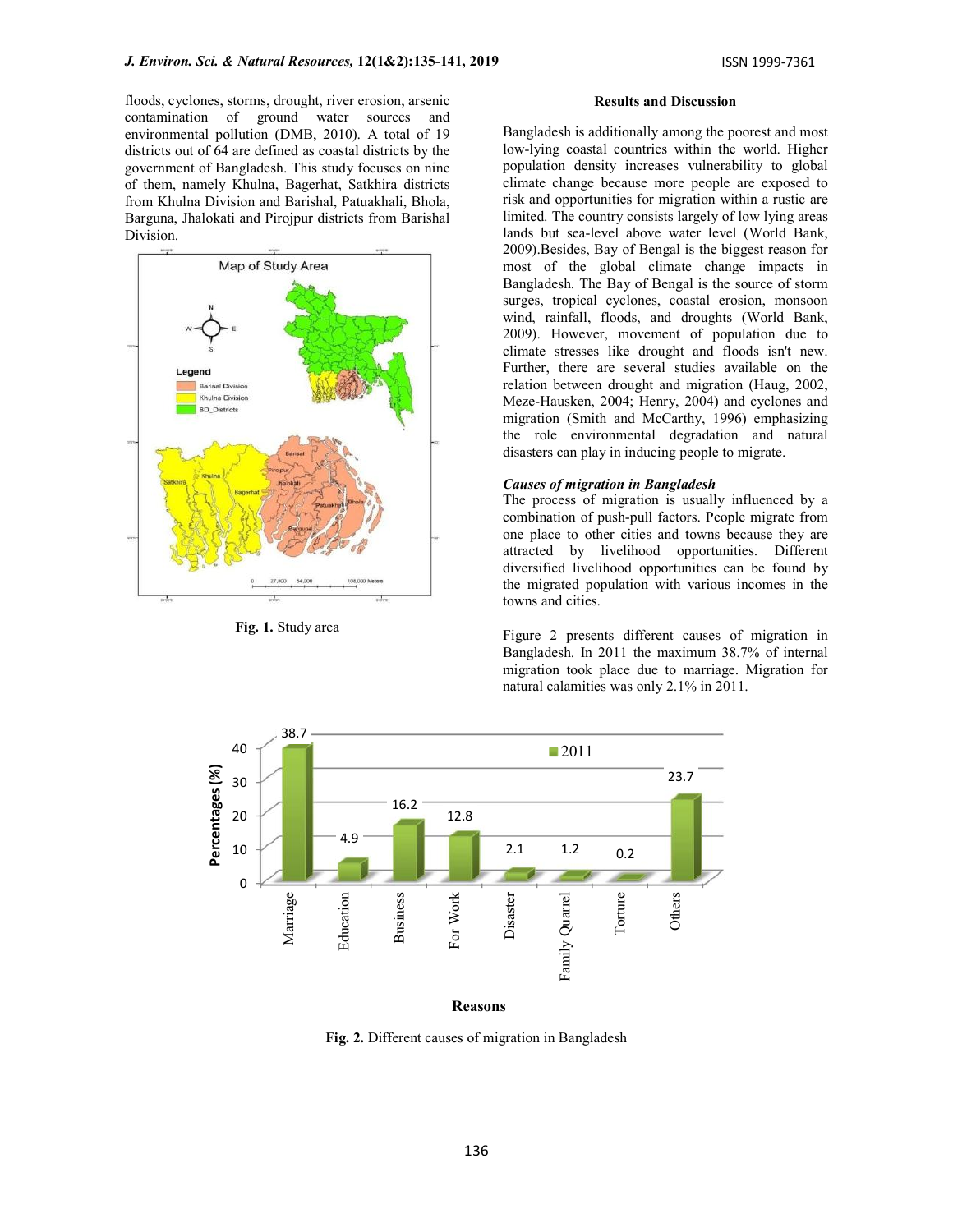

New displacement in recent years in Bangladesh

Fig. 3. Disaster induced displacements in recent years in Bangladesh

Figure 3 shows data on internally displaced people (IDP) in Y1 axis and new displacements in Y2 axis in recent years in Bangladesh due to different extreme climatic events. This data has been collected from Internal Displacement Monitoring Center (IDMC) web page, updated in every year after a disaster. According to this figure 2, Bangladesh had most internally displaced people in 2009; whereas, minimum and maximum new displacement took place during Riverbank erosion in Bagerhat in 2018 and cyclone Bulbul in 2019 was 17 and 2106918, respectively. Bangladesh is geologically vulnerable to natural calamities and faces different types of disasters like

cyclone, flash flood, landslide, flood, riverbank erosion etc. Due to its deltaic shape, Bangladesh experiences cyclone every year like Aila (2009), Mahasen (2013), Komen (2015), Roanu (2016), Mora (2017), Bulbul (2019) and Fani (2019)along with storm surge making more people displaced at a time. So, it is clear from this figure that people became displaced more in tropical cyclones than other events.

Beside the official data, household survey in some places were conducted for selected districts to know the climatic events that forced people to migrate, where most of the people were displaced or migrated due to different types of disasters.

|  |  | <b>Table 1.</b> Migrated and displaced people in the study sites due to different disasters |  |
|--|--|---------------------------------------------------------------------------------------------|--|
|--|--|---------------------------------------------------------------------------------------------|--|

| Place Name with District  | Flood $(\% )$ | Cyclone $(\% )$ | Storm Surge $(\%)$ | Salinity $(\%)$ | Coastal Erosion |
|---------------------------|---------------|-----------------|--------------------|-----------------|-----------------|
|                           |               |                 |                    |                 | $\frac{1}{2}$   |
| Muradia (Patuakhli)       |               | 14.3            | 28.6               |                 | 57.1            |
| Hiran Nagar (Barishal)    |               |                 | 7.8                |                 | 92.8            |
| Stadium Colony (Barishal) | 7.1           | 2.1             | 12.2               |                 | 78.6            |
| Gabura (Satkhira)         |               | 13.1            | 17.4               | 30.4            | 39.1            |
| Daulatkhan (Bhola)        |               | 2.9             |                    |                 | 97.1            |
| Railway Slum (Khulna)     | 9.1           | 27.3            |                    | 42.4            | 21.2            |

Source: Household Survey in Bangladesh, 2020 (Each cell represents percentage of total number of responses)

Table 1 shows area-wise environmental vulnerabilities that influenced migration and displacement of people. In these areas the highest influential disaster was coastal erosion that migrated people, except Railway slum in Khulna, where salinity affected people were highest in number. Meanwhile, the impacts of flood, cyclone, and storm surge and salinity intrusion on people were different in surveyed areas.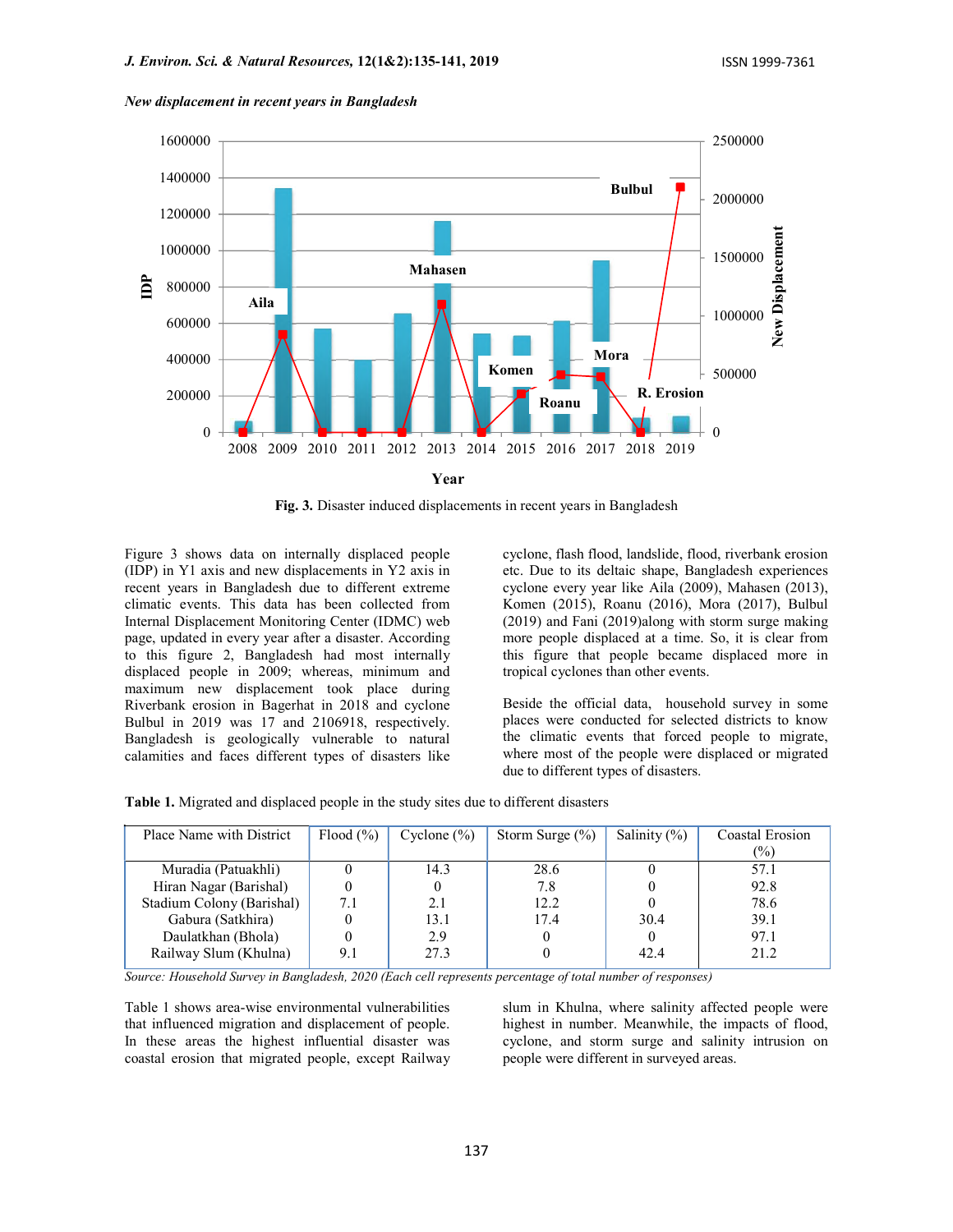| <b>District</b> | <b>Total Population</b> | Living within | Number of         | Migration for Natural Calamities |  |  |
|-----------------|-------------------------|---------------|-------------------|----------------------------------|--|--|
|                 |                         | Zila $(\%)$   | Migrants to other | (2.1% of total migrants)         |  |  |
|                 |                         |               | Zila              |                                  |  |  |
| Barguna         | 892129                  | 95.4          | 40913             | 860                              |  |  |
| Barishal        | 2347223                 | 96.3          | 86047             | 1807                             |  |  |
| <b>Bhola</b>    | 1822125                 | 99            | 18280             | 384                              |  |  |
| Jhalokati       | 680589                  | 93.5          | 44182             | 928                              |  |  |
| Patuakhali      | 1624619                 | 97.6          | 38681             | 812                              |  |  |
| Pirojpur        | 1122791                 | 95.4          | 51756             | 1087                             |  |  |
| Khulna          | 2301947                 | 86.2          | 316454            | 6645                             |  |  |
| Bagerhat        | 1523667                 | 94.2          | 87634             | 1850                             |  |  |
| Satkhira        | 2018217                 | 97.9          | 42392             | 890                              |  |  |

Table 2. Lifetime migration from district to district

\*District i.e. study sites have been used as Zila here

Table no 2presents data on lifetime migration from birth district to another district due to different extreme climatic events in selected study areas based on Socio-Economic and Demographic Report 2011. Data on living within own district have been sorted and calculated the number of migrants to other district. Besides, migration rate for natural calamities 2.1% has been picked to show the disaster induced migration from district to district migration. In this report, zila (district) had been considered as domain. Thus it had been subjected to migration only when people had moved out of their own birth district. According to this report, above 90% people live within their birth district in the most of the study areas. The minimum and maximum number of migrants leaving their own district is in Khulna and Bhola with 316454 and 18280 respectively. A considerable number of people have migrated from most of the selected districts to other places. Among all migrants, only 2.1% became refugees after being affected by natural calamities that was minimal in the comparison with other causes like marriage, education, business has been shown separately in figure 2.

Lifetime migration from their own birth district to other districts has been mapped and represented in figure no 4. In this figure migration density has been classified into six different colored categories with 1100 range each. It is clearly presented that Khulna district had maximum number of climate migrants who left their own district and settled them in other districts, which is 6645 people. On the other hand, Bhola had only 384 migrants. Most of the districts had medium level of life time migration ranging from 1500 to 2600.

District wise migrants in last five years in Bangladesh

For the purpose of this study some secondary data have been derived from Bangladesh Sample Vital Statistics from 2014-2018 by Bangladesh Bureau of Statistics. In-migration and out-migration rate per 1000 along with the overall migration rate due to disaster have been shown in table 3.



Fig. 4. Map of lifetime migrants from district to district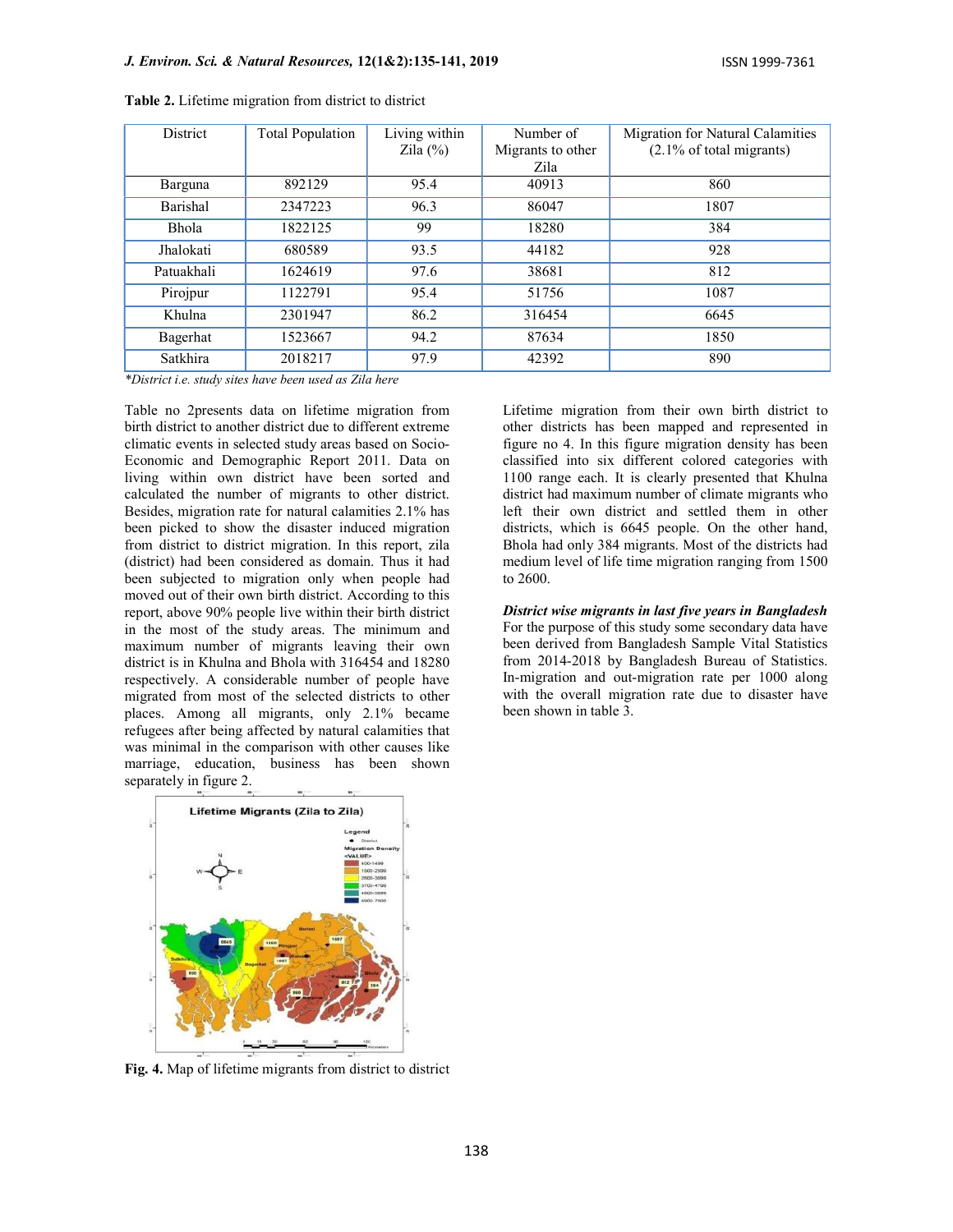|          |      |  |                                     |       |                                   |      |                            | Percentage of disaster |
|----------|------|--|-------------------------------------|-------|-----------------------------------|------|----------------------------|------------------------|
| Division |      |  | Barishal<br>Migration rate per 1000 |       | Khulna<br>Migration rate per 1000 |      | induced migrants<br>$(\%)$ |                        |
|          |      |  |                                     |       |                                   |      |                            |                        |
|          | Year |  | <sub>1</sub> n                      | Out   | <sub>In</sub>                     | out  | <sub>In</sub>              | Out                    |
|          | 2014 |  | 37.5                                | 34.3  | 36.0                              | 34.8 | 3.4                        | 2.8                    |
|          | 2015 |  | 56.1                                | 55.3  | 56.0                              | 55.1 | 1.7                        | 2.0                    |
|          | 2016 |  | 95.0                                | 93.9  | 80.9                              | 81.1 | 1.6                        | 1.8                    |
|          | 2017 |  | 115.3                               | 109.3 | 79.6                              | 72.3 | 1.5                        | 2.0                    |
|          | 2018 |  | 95.0                                | 76.7  | 60.9                              | 55.7 | 1.2                        | 1.4                    |
|          |      |  |                                     |       |                                   |      |                            |                        |

Table 3. District wise migration rate from 2014 to 2018

Table 3 shows the comparison of migration rate from 2014 to 2018. By analyzing the figure, it is clear that there are a lot of differences among the migration rate of Bangladesh Sample Vital Statistics data of last five years. The maximum and minimum in-migration and out-migration rates of Barishal division were in 2017 and 2014, respectively. On the other hand, the

maximum and minimum in-migration and outmigration rates of Khulna division were in 2016 and 2014, respectively. Along with that, the overall maximum and minimum disaster induced percentages of in-migration and out-migration were in 2014 and 2018, accordingly.



Fig. 5. Year wise disaster induced migrants in Bangladesh

Figure no 5presents data on the number of migrants in selected districts from 2014 to 2018 according to districts Bangladesh Sample Vital Statistics and Population and Housing Census, 2011.Yearwise disaster induced migration for all study sites have been calculated as per district wise in-migration and out-migration rateshave already been shown in table 3. Maximum migrants among all districts in five years were 9101 in Barishal in 2017 and minimum in Jhalokati with 1406 migrants in 2015. In this figure, the lines have been plotted according to maximum migrants to minimum migrants.

#### District wise migration in 2020 in south-west of Bangladesh

Beside the secondary data, DC office of the respective provided data on 'Ashrayan' and 'Gucchagram' project that provided shelter for the disaster convinced migrants and displaced people. In Barishal division, about 97105 and in Khulna division about 16000 people were forced by different extreme climatic events to migrate from their own house and land (table 1). Health, hygiene and sanitation facilities in both embankments and urban slums are extremely poor. Young and adolescent girls and children are particularly vulnerable to different forms of harassment. In all these areas government has developed some resettlement sites such as Ashrayan and Gucchagram (Siddiqui et al., 2018). In the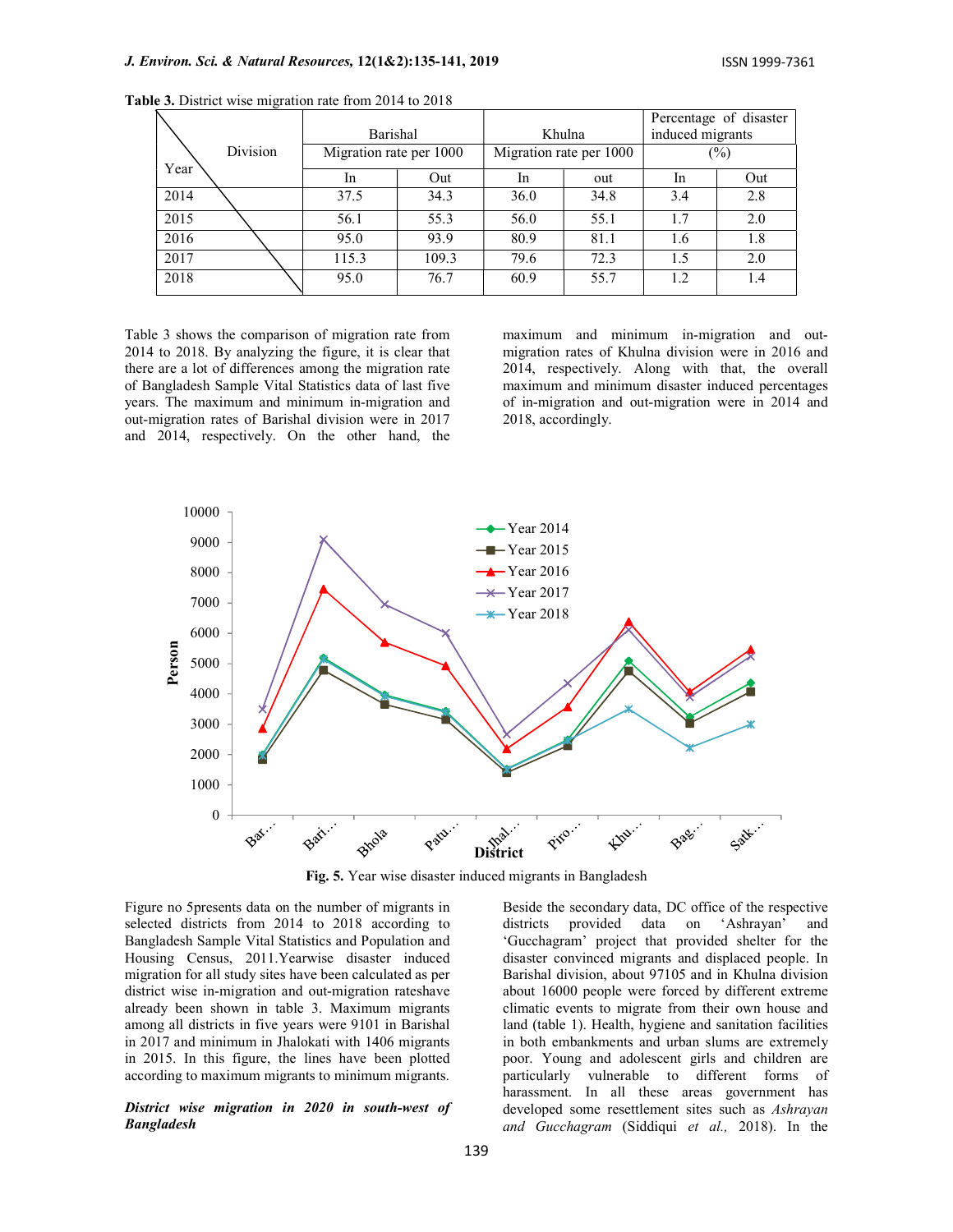resettlement sites the living arrangement is much better compared to that of the embankment. Security

concerns are also less for the family members.



Fig. 6. District wise migrants in Bangladesh (2020) Source: DC office of the respective districts

Figure 6 shows data on migration in coastal districts depending on survey conducted in Deputy Commissioner Office in every selected district. In each district data on "Ashrayan Project by Prime Minister" was collected from January to February 2020, where **Distri**nguishment families was martianed. On an **areas** number of migrant families was mentioned. On an average five members have been assumed in every family. Data has been collected and plotted district wise in figure 6. From the collected data, Patuakhali has the highest number of migration among all districts (38715) and Satkhira has the lowest number of migration. Except Bhola rests of the districts have migrants less than 10000. This figure clearly shows

that, Ashrayan Project allocated more shelters in Barishal division than that of the districts of Khulna division.

# District wise disaster affected slum dwellers in coastal

Migration in slum is an important factor that influences growth and re-distribution of population and resources. Slum dwellers generally came to slums of urban areas because of practical reasons. Among all slums, 5.69% and 3.4% people came in Barishal and Khulna city, respectively after being affected by different disasters.



Fig. 7. District wise disaster affected slum dwellers in Bangladesh

Figure 7 shows district-wise number of slum dwellers who came to the slums after being affected by different disasters. This figure was prepared by collecting and analyzing data on "Census of Slum Areas and Floating Population, 2014" under the instruction of Bangladesh Bureau of Statistics (BBS, 2011). From this figure, it is clear that Khulna and Barishal had maximum number of slum dwellers coming to slums being affected by